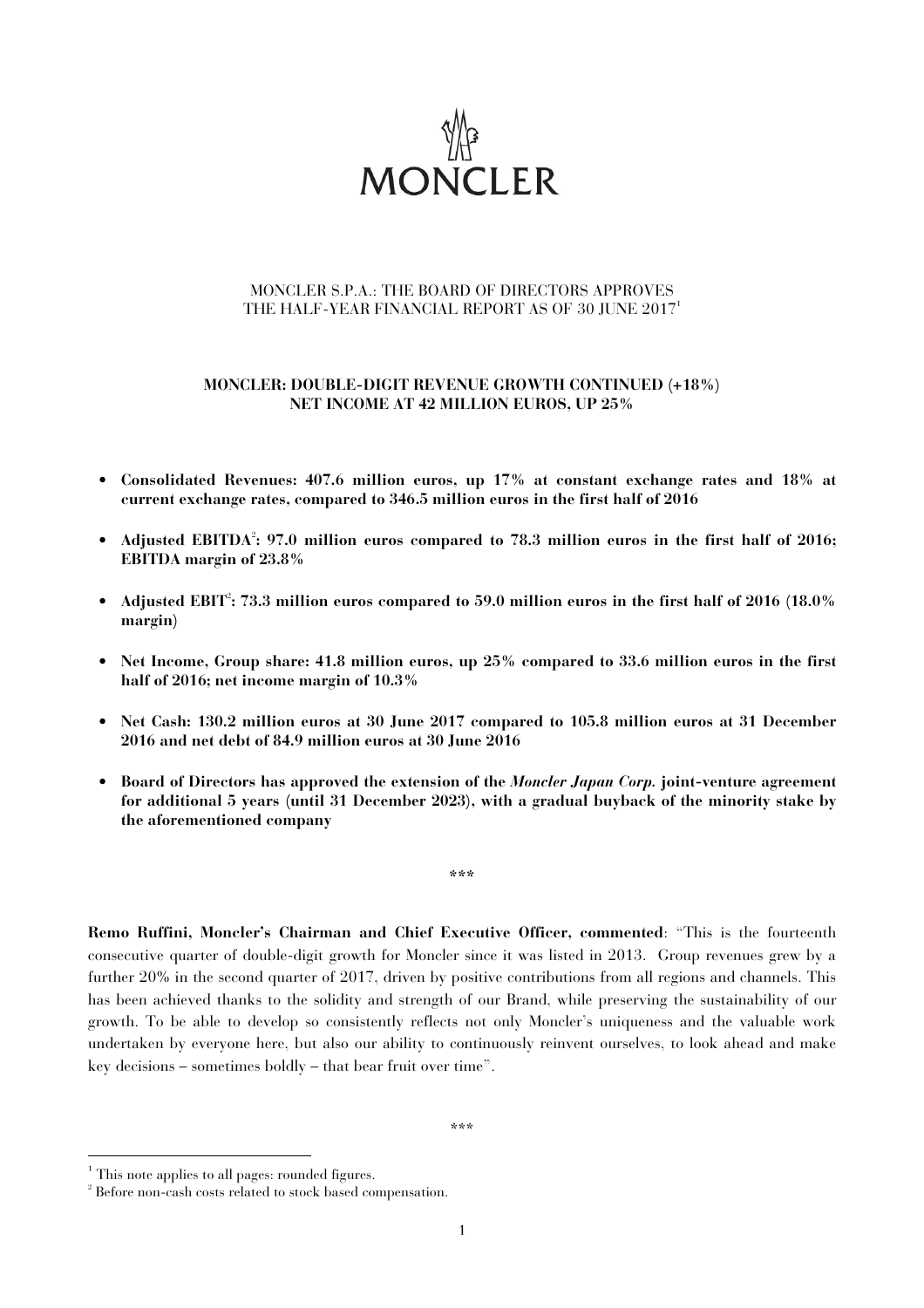*Milan, 26 July 2017* – The Board of Directors of Moncler S.p.A., which met today, has examined and approved the Half-Year Financial Report as of 30 June 2017.

## **Consolidated Revenues Analysis**

In the first half of 2017, Moncler recorded **revenues of 407.6 million euros**, an **increase of 17% at constant exchange rates and 18% at current exchange rates** compared to revenues of 346.5 million euros in the same period of 2016.

|                          | First Half 2017 |        | First Half 2016 |        | YoY growth %                 |                               |
|--------------------------|-----------------|--------|-----------------|--------|------------------------------|-------------------------------|
|                          | (Euro/000)      | %      | (Euro/000)      | %      | At current<br>exchange rates | At constant<br>exchange rates |
| Italy                    | 58.202          | 14.3%  | 54.172          | 15.6%  | $+7%$                        | $+7%$                         |
| EMEA (excl. Italy)       | 127,431         | 31.3%  | 105.845         | 30.5%  | $+20%$                       | $+24%$                        |
| Asia & Rest of the World | 159.623         | 39.1%  | 133.920         | 38.7%  | $+19%$                       | $+17%$                        |
| Americas                 | 62.387          | 15.3%  | 52.525          | 15.2%  | $+19%$                       | $+16%$                        |
| <b>Total Revenues</b>    | 407,643         | 100.0% | 346.462         | 100.0% | $+18%$                       | $+17%$                        |

## *Revenues by Region*

In **Italy**, revenues rose 7%, driven by good results in all distribution channels. In particular, the retail channel has benefited from a solid organic growth, further accelerating in the second quarter.

In **EMEA**, Moncler's revenues grew 24% at constant exchange rates, driven by outstanding performances in both channels and across all main markets. Growth in the United Kingdom and France remains particularly strong.

In **Asia & Rest of the World**, revenues increased 17% at constant exchange rates. In Japan both distribution channels continued to record double-digit growth, driven by the very good performance of the Spring/Summer collections and Moncler's strong brand perception in the market. In APAC Moncler recorded very strong results, largely supported by a good organic growth across the main markets, particularly in the second quarter of the year. Outstanding results were achieved in Korea, where the Brand continues to benefit from good organic growth and the ongoing development of the retail network.

In the **Americas**, revenues grew 16% at constant exchange rates, supported by double-digit growth in both channels, and by the continued development of the mono-brand stores network. The US and Canada both recorded good performances.

|                       |            | First Half 2017 |            | First Half 2016 |                              | YoY growth %                  |  |
|-----------------------|------------|-----------------|------------|-----------------|------------------------------|-------------------------------|--|
|                       | (Euro/000) | %               | (Euro/000) | %               | At current<br>exchange rates | At constant<br>exchange rates |  |
| Retail                | 299.477    | 73.5%           | 245.885    | 71.0%           | $+22%$                       | $+21%$                        |  |
| Wholesale             | 108.166    | 26.5%           | 100.577    | 29.0%           | $+8%$                        | $+8%$                         |  |
| <b>Total Revenues</b> | 407,643    | 100.0%          | 346,462    | 100.0%          | $+18%$                       | $+17%$                        |  |

## *Revenues by Distribution Channel*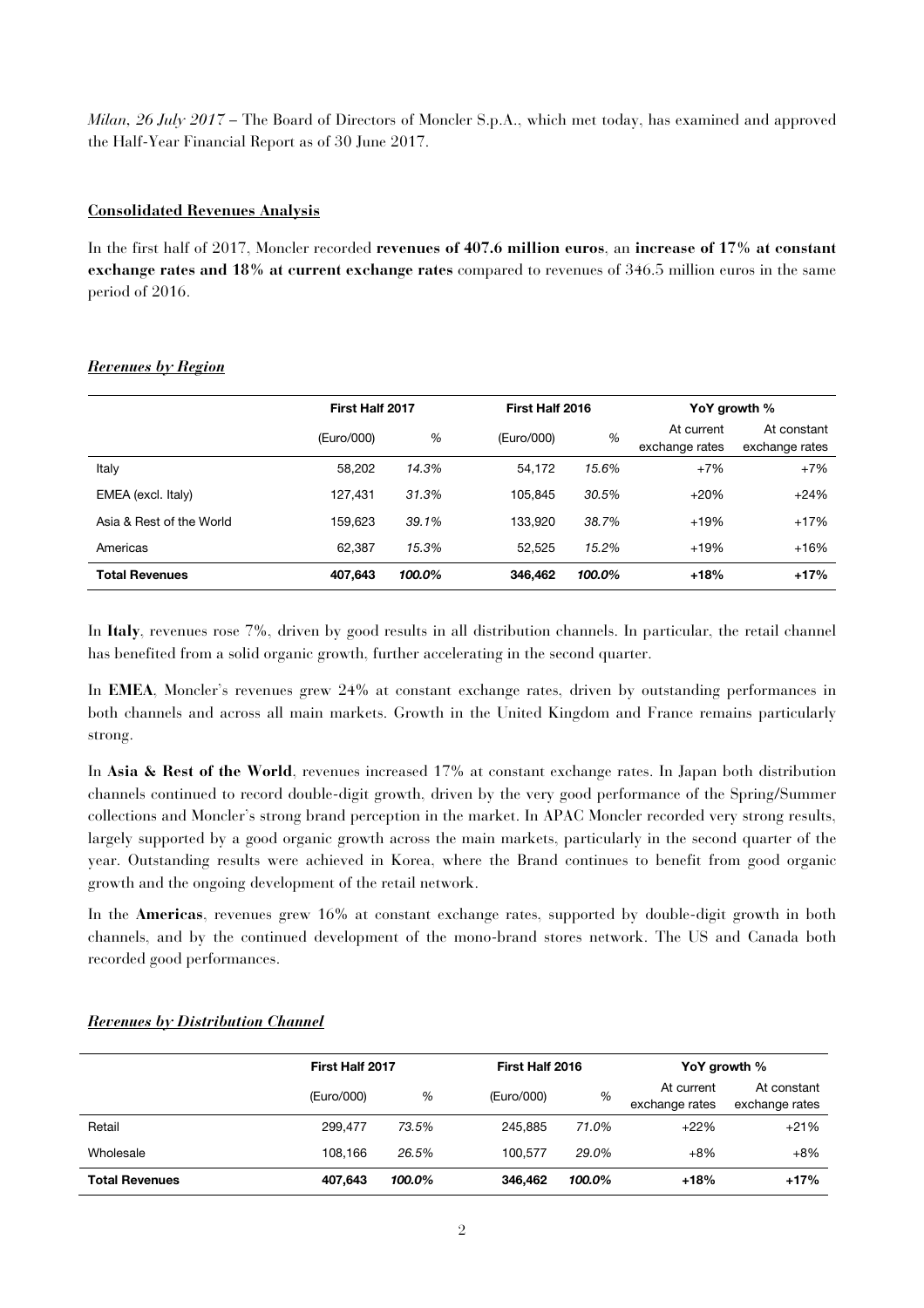In the first six months of 2017, revenues from the **retail channel** reached 299.5 million euros compared to 245.9 million euros in the same period of 2016, representing an increase of 21% at constant exchange rates, thanks to solid organic growth and the continued development of the network of mono-brand retail stores (DOS).

In the first six months of 2017, the Group achieved *Comparable Store Sales Growth*<sup>3</sup> of 14%.

The **wholesale channel** recorded revenues of 108.1 million euros compared to 100.6 million euros in the first six months of 2016, an increase of 8% at constant exchange rates, driven by good results in the United Kingdom, Japan and Canada.

## **Mono-brand Stores Distribution Network**

As at 30 June 2017, **Moncler's mono-brand distribution network** consisted of **191 retail directly operated stores** (DOS), an increase of 1 unit compared to 31 December 2016, and **46 wholesale shop-in-shops (SiS)**, an increase of 4 units compared to 31 December 2016. In the second quarter, Moncler opened one *shop-in-shop*.

|                             | 30/06/2017 | 31/12/2016 | <b>Net Openings</b><br>First Half 2017 |
|-----------------------------|------------|------------|----------------------------------------|
| <b>Retail Mono-brand</b>    | 191        | 190        |                                        |
| Italy                       | 18         | 19         | (1)                                    |
| EMEA (excl. Italy)          | 55         | 55         |                                        |
| Asia & Rest of the World    | 94         | 93         |                                        |
| Americas                    | 24         | 23         |                                        |
| <b>Wholesale Mono-brand</b> | 46         | 42         | 4                                      |

## **Analysis of Consolidated Operating and Net Results**

In the first half of 2017, the consolidated **gross margin was 308.4 million euros**, equivalent to 75.6% of revenues compared to 74.1% in the same period of 2016. This improvement was mainly attributable to growth in the retail channel.

**Selling expenses were 154.0 million euros**, equivalent to 37.8% of revenues compared to 37.2% in the same period of 2016. This increase is largely related to the retail channel development. **General and administrative expenses were 51.1 million euros**, with a slightly lower proportion of sales compared to the same period last year and equal to 12.5% of revenues compared to 12.7% in the first half of 2016. **Advertising expenses were 29.9 million euros**, representing 7.3% of revenues compared to 7.2% in the first half of 2016.

**Adjusted EBITDA<sup>4</sup>** rose to **97.0 million euros**, compared to 78.3 million euros in the first six months of 2016, resulting in an EBITDA margin of 23.8% compared to 22.6% in the first half of 2016.

<sup>1</sup> 3 *Comparable Store Sales Growth* is based on sales growth in DOS (excluding outlets) which have been opened for at least 52 weeks and in the online store; stores that have been extended and/or relocated are excluded from the calculation.

<sup>4</sup> Before non-cash costs related to stock-based compensation.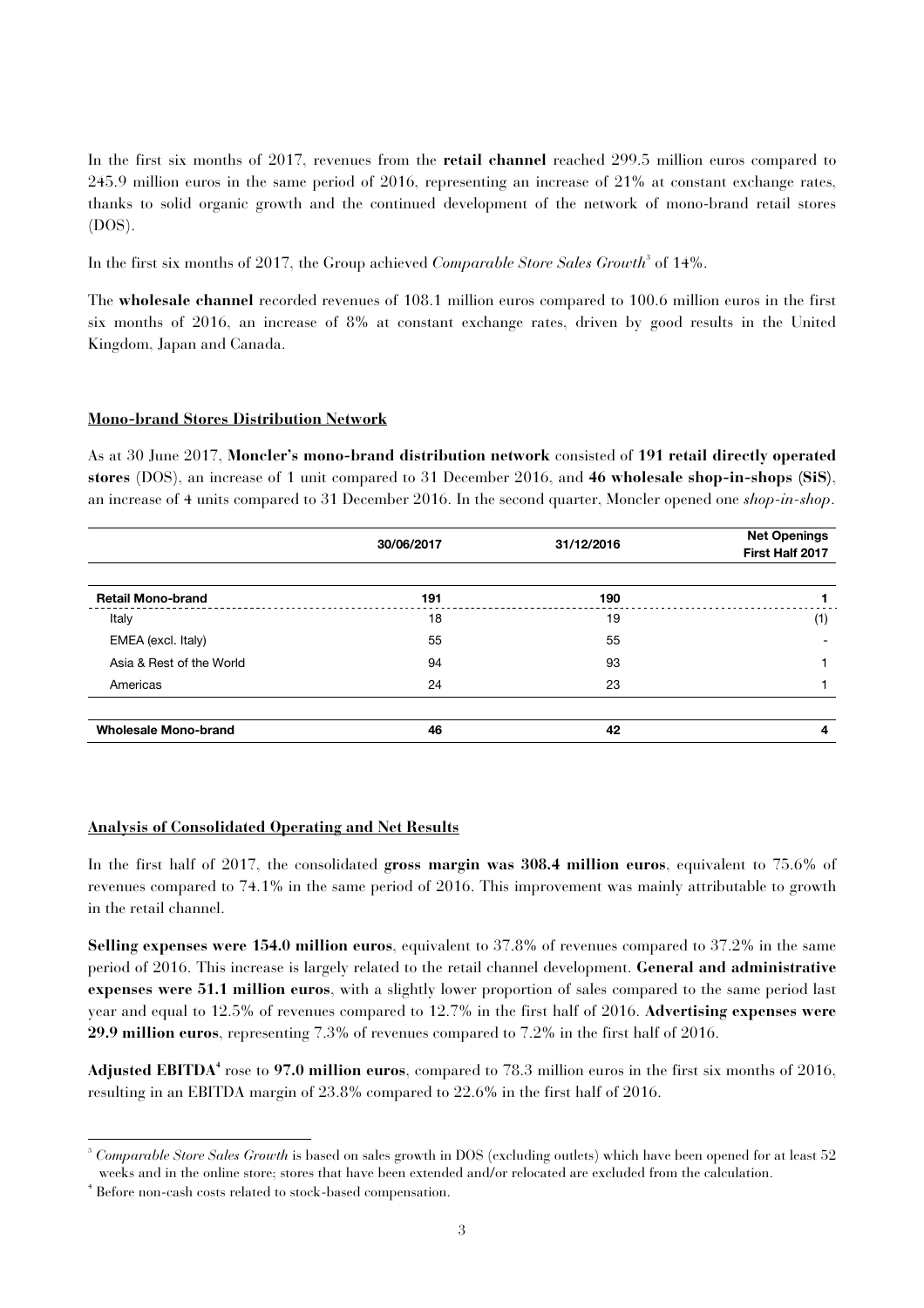In the first semester of 2017, depreciation and amortisation rose to 23.7 million euros representing 5.8% of sales compared to 19.3 million euros in the first semester of 2016 (5.6% of sales). This increase is largely attributable to the retail development.

**Adjusted EBIT<sup>4</sup> was 73.3 million euros**, compared to 59.0 million euros in the first six months of 2016, resulting in an EBIT margin of 18.0% (17.0% in the first half of 2016). Including costs related to stock-based compensation, **EBIT was 63.3 million euros**, an increase of 18% compared to 53.5 million euros in the first half of 2016, representing an EBIT margin of 15.5% (15.4% in the first half of 2016).

Stock-based compensation include non-cash costs related to Moncler stock options and performance shares plans was equal to 10.0 million euros compared to 5.5 million euros in the first semester of 2016.

**Net Income, Group share was 41.8 million euros**, equivalent to 10.3% of revenues, an increase of 25% compared to 33.6 million euros in the same period of 2016.

## **Consolidated Balance Sheet and Cash Flow Analysis**

**Net financial position** at 30 June 2017 was positive and equal to **130.2 million euros** compared to 105.8 million euros at 31 December 2016, and net debt of 84.9 million euros at 30 June 2016.

**Net working capital was 64.4 million euros**, compared to 108.1 million euros at 31 December 2016 and 79.0 million euros at 30 June 2016, equivalent to 5.8% of last-twelve-months revenues, compared to 8.5% as of 30 June 2016. This improvement has been largely driven by better management of inventories and receivables.

**Net capital expenditure was 34.4 million euros** in the first six months of 2017, compared to 28.9 million euros in the same period of 2016. The increase is mainly due to investments in the retail network and some important relocations and expansions.

**Free cash flow** in the first half of 2017 was positive and equal to **39.6 million euros**, compared to 13.2 million euros in the same period of 2016.

In the first half of 2017, Moncler distributed 45.5 million euros of dividends compared to 34.9 million euros in the same period of 2016. Moncler recorded a positive change in equity equal to 30.3 million euros, also following the exercise of 4.0 million stock options related to the 2014-2016 plans for a total value of 41.0 million euros.

## **Other Resolutions**

- The Board of Directors of Moncler S.p.A. (the "**Company**") has approved today an amendment (the "**Amendment**") to the Joint Venture Agreement entered into with Yagi Tsusho Limited ("**Yagi**") on 12 October 2008, as subsequently amended (the "**JV Agreement**") , for the incorporation of Moncler Japan Corporation ("**Moncler Japan**"), of which the Company owns – through its subsidiary Industries S.p.A. – 51% of the share capital, while the remaining 49% is owned by Yagi.
	- The Amendment provides for:
	- the extension of the term of the JV Agreement, upon the occurrence of certain conditions, for additional 5 years after its current expiration term of 31 December 2018; thus, until 31 December 2023;
	- the amendment of the terms and conditions of the purchase option recognised to the Company and of the related option to sell recognised to Yagi on its entire stake of 49% of the share capital of Moncler Japan, by stating that such options could be exercised, respectively, by and towards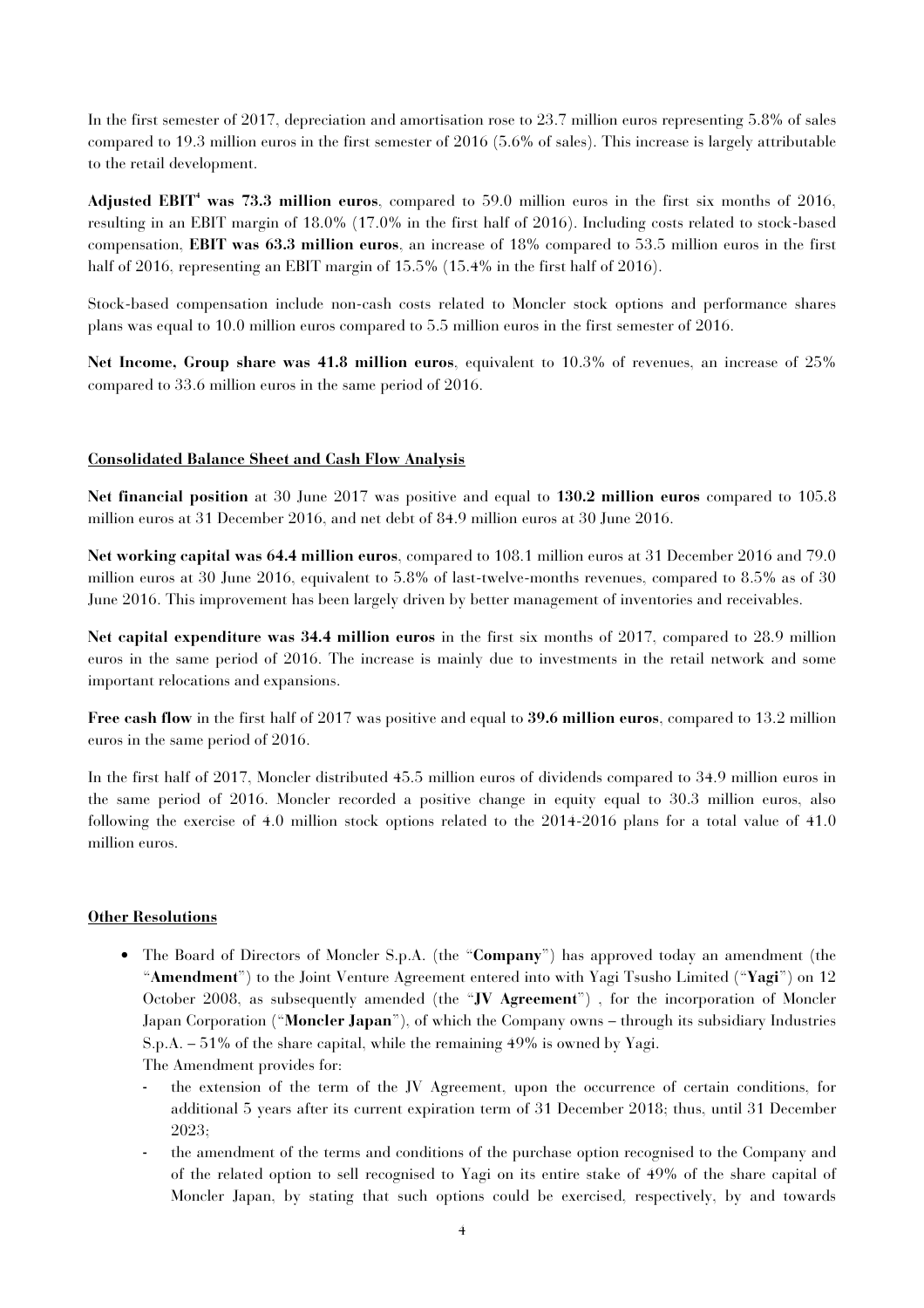Moncler Japan, no more upon the expiration, or early termination, of the JV Agreement, but progressively, once per year, between 2018 and 2024, in compliance with the Japanese regulations governing the acquisition of treasury shares, at a price equal to the prorated value of Moncler Japans' net equity at the end of each related financial year, instead of the price initially agreed, which was the fair market value of the stake, based on specific indicators provided under the JV Agreement;

- certain changes in the corporate governance of Moncler Japan which, effective as of 1 January 2018, will lead to a reinforcement of the management and control powers of the Company; and
- an adjustment of the considerations provided under the agreement for the distribution of the Moncler products in Japan, entered into on 15 July 2009 and subsequently renewed, in execution of the JV Agreement, between the Company, in its quality as holder of the Moncler brand, the subsidiary Industries S.p.A., in its quality as supplier, Yagi, in its quality as exclusive importer and Moncler Japan, in its quality as distributor (the "**Distribution Contract**");

The transactions provided for by the Amendment (the "Transactions") are to be considered as transactions with related parties of minor importance, pursuant to Article 2391-bis Civil Code and pursuant to the Related-Party Transactions Regulation adopted by CONSOB with resolution no. 17221 of 12 March 2010, as subsequently amended (the "RPT Regulation"), and to the procedure governing related-party transactions adopted by the Company (the "RPT Procedure"), since these will be carried out by the Company and by and between the subsidiaries Industries S.p.A. and Moncler Japan.

The Transactions and the Amendment have been approved by the Board of Directors of the Company held today, prior the obtainment of a positive and motivated opinion, issued by Related-Party Committee of the Company on 25 July 2017, following the outcome of the related preliminary evaluation.

• The Board of Directors has today also taken note of the resignation of a key executive, Mauro Beretta, who has been at Moncler since 2012 as WW Operations & Supply Chain Director and member of the Strategy Committee.

The Board of Directors of Moncler has asked Luciano Santel, Chief Corporate & Supply Officer, to assume Mr Beretta's responsibilities on an interim basis. Moncler has already started the search for a successor, who will be selected from a list of highly-qualified candidates, who have been already identified.

Moncler also notes that, based on the information available to the Company, Mr Beretta does not hold, as of today, any Moncler shares. As a result of his resignation, and in line with the relevant regulations, Mr Beretta loses the right to participate in the "Performance Shares Plan 2016-2018", approved by the Shareholders' Meeting on 20 April 2016.

The Chairman of the Board of Directors, Remo Ruffini, and all the Directors, take this opportunity to thank Mr Beretta for his valuable contribution to Moncler over the years and wish him all the best in his future endeavors.

### **Treasury Shares**

On 26 June 2017, Moncler launched a share buyback programme for a maximum of 1,000,000 Moncler S.p.A. ordinary shares (equal to 0.4% of current share capital), in accordance with the resolution of the Shareholders' Meeting of 20 April 2017. Moncler already held 1,000,000 Moncler S.p.A. ordinary shares, bought in 2016 in accordance with the resolution of the Shareholders' Meeting of 23 April 2015.

As at 30 June 2017, Moncler S.p.A. had acquired 645,411 treasury shares, and therefore held a total of 1,645,411 treasury shares.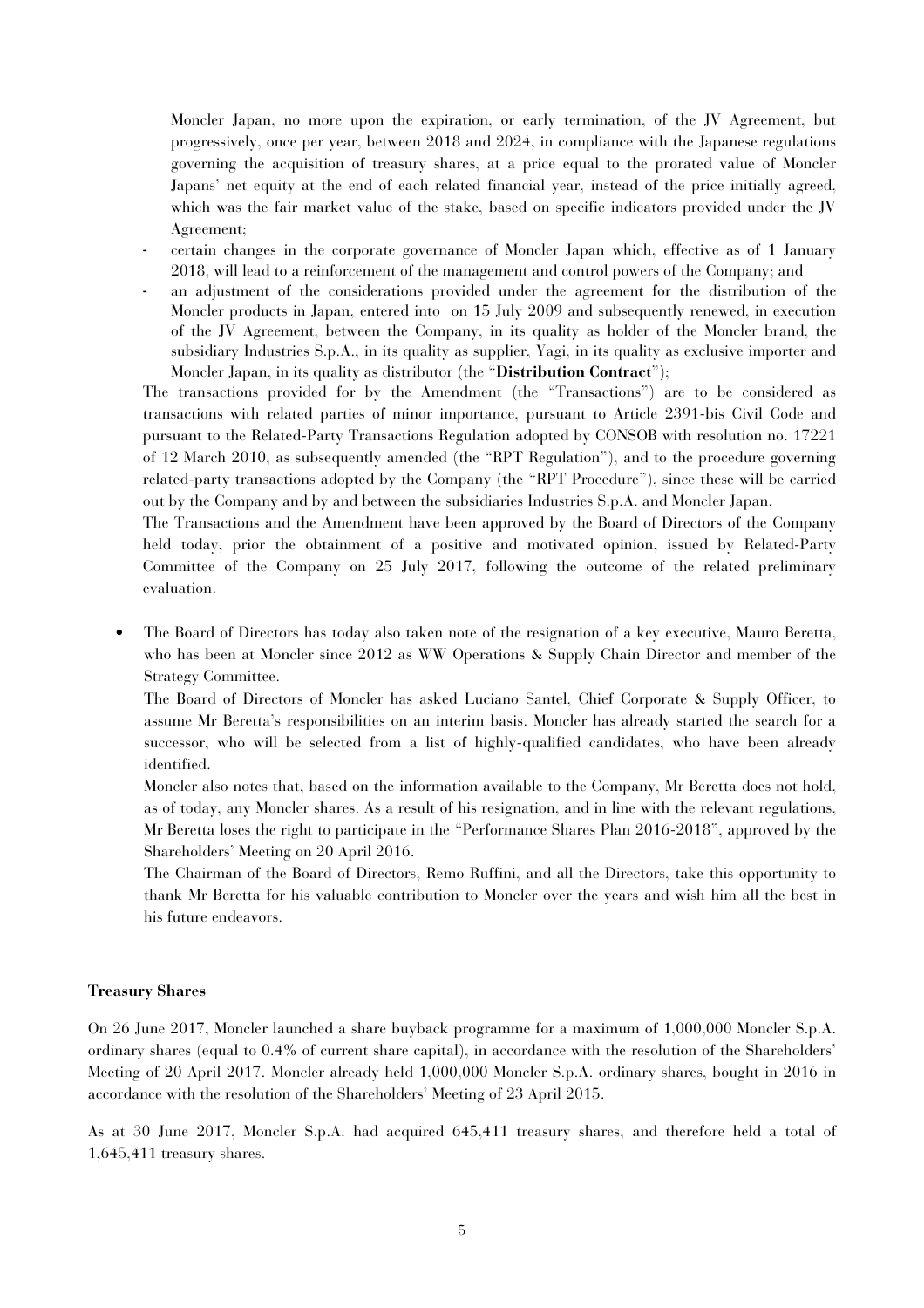As of 25 July 2017, Moncler S.p.A. had acquired an additional 342,093 treasury shares and now holds 1,969,504 treasury shares.

## **Significant Events Occurring During the Reporting Period**

On 20 April 2017, Moncler Ordinary Shareholders Meeting approved the Group's results for fiscal year 2016 and the distribution of a gross dividend of 0.18 euros per ordinary share, with coupon date of 22 May 2017 and payment date of 24 May 2017. In the first half of 2017, Moncler distributed 45.5 million euros of dividend.

On 29 June 2017, with the favourable opinion of the Nomination and Remuneration Committee, the Board of Directors of Moncler S.p.A. began the second cycle of allocating Moncler ordinary shares under the "Performance Shares Plan 2016-2018", approved by the Shareholders' Meeting of 20 April 2016, resolving to allot 365,500 shares to 18 new beneficiaries. Under the rules of this Plan, the beneficiaries will be allotted the shares at the end of the three-year vesting period provided that the performance objectives set out in the rules are met.

## **Significant Events Occurred after the Reporting Date**

As indicated in the "Treasury Shares" paragraph, after the reporting date and as at 25 July 2017 has purchased additional 324,093 treasury shares.

No other significant events occurred after 30 June 2017.

## **Business Outlook**

The Group is anticipating a scenario of further growth in 2017, underpinning by the following five clear strategic guidelines, which aim to consistently strengthen the unique heritage of the Brand.

- 1. Consolidation in key markets
- 2. International development
- 3. Selective expansion of product categories
- 4. Focus on customers
- 5. Sustainable business development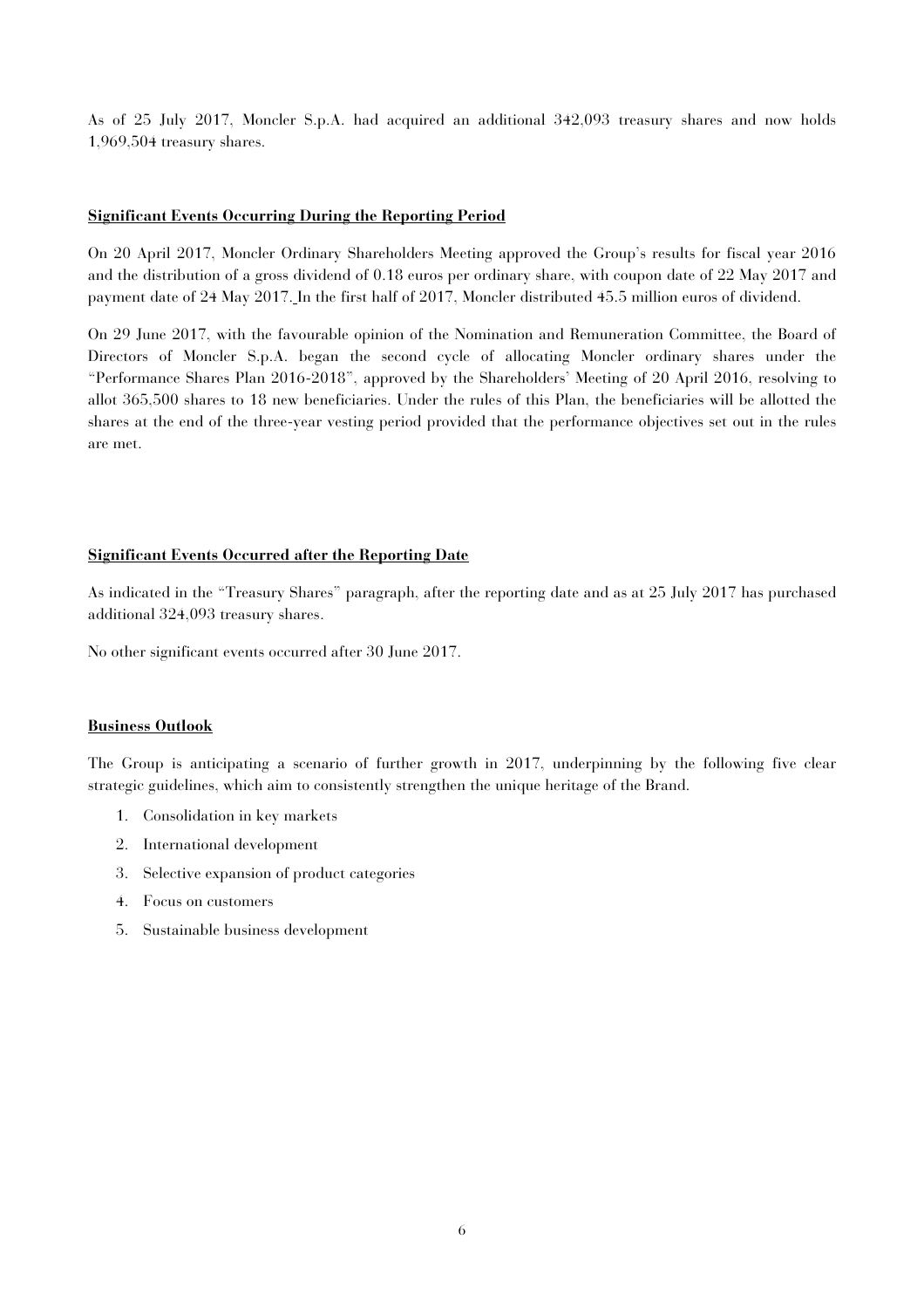## **Consolidated Income Statement, Balance Sheet Statement and Cash Flow**

## *Consolidated Income Statement*\_\_\_

| (Euro/000)                                      |            | First Half 2017 % on Revenues |            | First Half 2016 % on Revenues |
|-------------------------------------------------|------------|-------------------------------|------------|-------------------------------|
| <b>Revenues</b>                                 | 407,643    | 100.0%                        | 346,462    | 100.0%                        |
| YoY growth                                      | $+18%$     |                               | $+17%$     |                               |
| Cost of sales                                   | (99, 293)  | $(24.4\%)$                    | (89, 661)  | (25.9%)                       |
| Gross margin                                    | 308,350    | 75.6%                         | 256,801    | 74.1%                         |
| Selling expenses                                | (154, 036) | (37.8%)                       | (128, 902) | (37.2%)                       |
| General & Administrative expenses               | (51, 148)  | (12.5%)                       | (44, 113)  | (12.7%)                       |
| Advertising & Promotion                         | (29, 875)  | (7.3%)                        | (24, 790)  | $(7.2\%)$                     |
| <b>EBIT Adjusted</b>                            | 73,291     | 18.0%                         | 58,996     | 17.0%                         |
| YoY growth                                      | $+24%$     |                               | $+10%$     |                               |
| Stock-based Compensation <sup>(5)</sup>         | (10, 012)  | (2.5%)                        | (5, 527)   | $(1.6\%)$                     |
| <b>EBIT</b>                                     | 63,279     | 15.5%                         | 53,469     | 15.4%                         |
| YoY growth                                      | $+18%$     |                               | $+12%$     |                               |
| Net financial result <sup>(6)</sup>             | (2,936)    | (0.7%)                        | (3, 512)   | $(1.0\%)$                     |
| <b>EBT</b>                                      | 60,343     | 14.8%                         | 49,957     | 14.4%                         |
| Taxes                                           | (18, 400)  | $(4.5\%)$                     | (16, 370)  | $(4.7\%)$                     |
| <b>Tax Rate</b>                                 | 30.5%      |                               | 32.8%      |                               |
| Net Income, including Non-controlling interests | 41,943     | 10.3%                         | 33,587     | 9.7%                          |
| Non-controlling interests                       | (108)      | $(0.0\%)$                     | 5          | 0.0%                          |
| Net Income, Group share                         | 41,835     | 10.3%                         | 33,592     | 9.7%                          |
| YoY growth                                      | $+25%$     |                               | $-1%$      |                               |
| <b>EBITDA Adjusted</b>                          | 97,022     | 23.8%                         | 78,345     | 22.6%                         |
| YoY growth                                      | $+24%$     |                               | $+10%$     |                               |

5 Non-cash costs related to stock-based compensation.

 $6$  First half 2017: FX Gain/(Losses) (2,383) thousand euros; Other financial items (553) thousand euros.

First half 2016: FX Gain/(Losses)  $(1,439)$  thousand euros; Other financial items (2,073) thousand euros.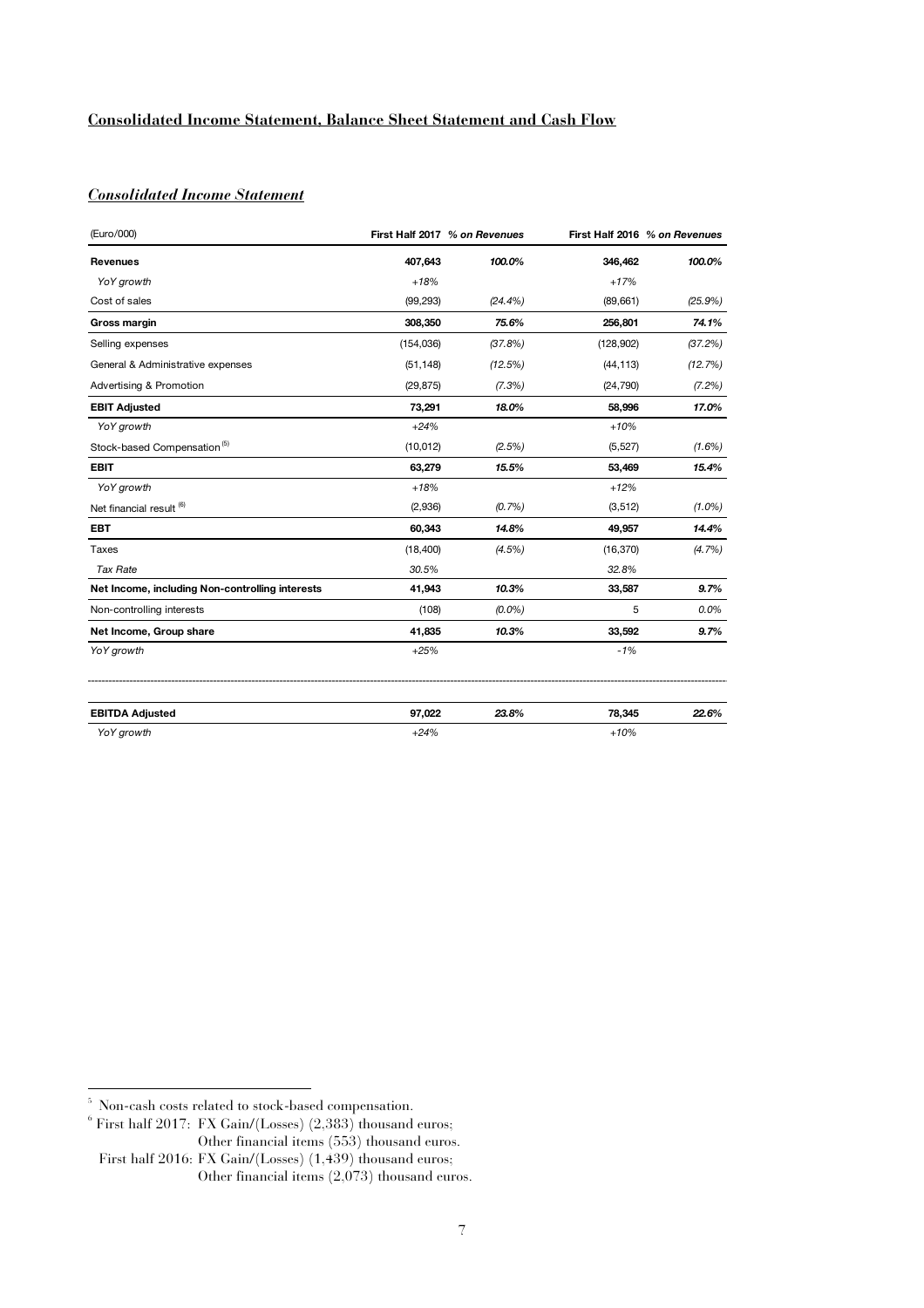# *Reclassified Consolidated Statement of Financial Position*

| (Euro/000)                             | 30/06/2017 | 31/12/2016 | 30/06/2016 |
|----------------------------------------|------------|------------|------------|
| Intangible Assets                      | 428,219    | 422,464    | 421,720    |
| Tangible Assets                        | 124,258    | 123,925    | 113,648    |
| Other Non-current Assets/(Liabilities) | 23,974     | 16,377     | 19,885     |
| <b>Total Non-current Assets</b>        | 576,451    | 562,766    | 555,253    |
| Net Working Capital                    | 64,424     | 108,127    | 79,045     |
| Other Current Assets/(Liabilities)     | (18, 598)  | (55, 980)  | (3, 150)   |
| <b>Total Current Assets</b>            | 45,826     | 52,147     | 75,895     |
| <b>Invested Capital</b>                | 622,277    | 614,913    | 631,148    |
| Net Debt/(Net Cash)                    | (130, 181) | (105, 796) | 84,936     |
| Pension and Other Provisions           | 17,107     | 17,138     | 8,896      |
| Shareholders' Equity                   | 735,351    | 703,571    | 537,316    |
| <b>Total Sources</b>                   | 622,277    | 614,913    | 631,148    |

# *Reclassified Consolidated Statement of Cash Flow*

| (Euro/000)                                                                             | First Half 2017    | First Half 2016        |
|----------------------------------------------------------------------------------------|--------------------|------------------------|
| <b>EBITDA Adjusted</b>                                                                 | 97,022             | 78,345                 |
| Change in NWC                                                                          | 43,703             | 31,831                 |
| Change in other curr./non-curr. assets/(liabilities)                                   | (45, 387)          | (48, 143)              |
| Capex, net                                                                             | (34, 422)          | (28, 919)              |
| <b>Operating Cash Flow</b>                                                             | 60,916             | 33,114                 |
| Net financial result                                                                   | (2,936)            | (3, 512)               |
| Taxes                                                                                  | (18, 400)          | (16, 370)              |
| <b>Free Cash Flow</b>                                                                  | 39,580             | 13,232                 |
| Dividends paid                                                                         | (45, 491)          | (34, 883)              |
| Changes in equity and other changes                                                    | 30,296             | (13,690)               |
| <b>Net Cash Flow</b>                                                                   | 24,385             | (35, 341)              |
| Net Financial Position - Beginning of Period<br>Net Financial Position - End of Period | 105,796<br>130,181 | (49, 595)<br>(84, 936) |
| <b>Change in Net Financial Position</b>                                                | 24,385             | (35, 341)              |